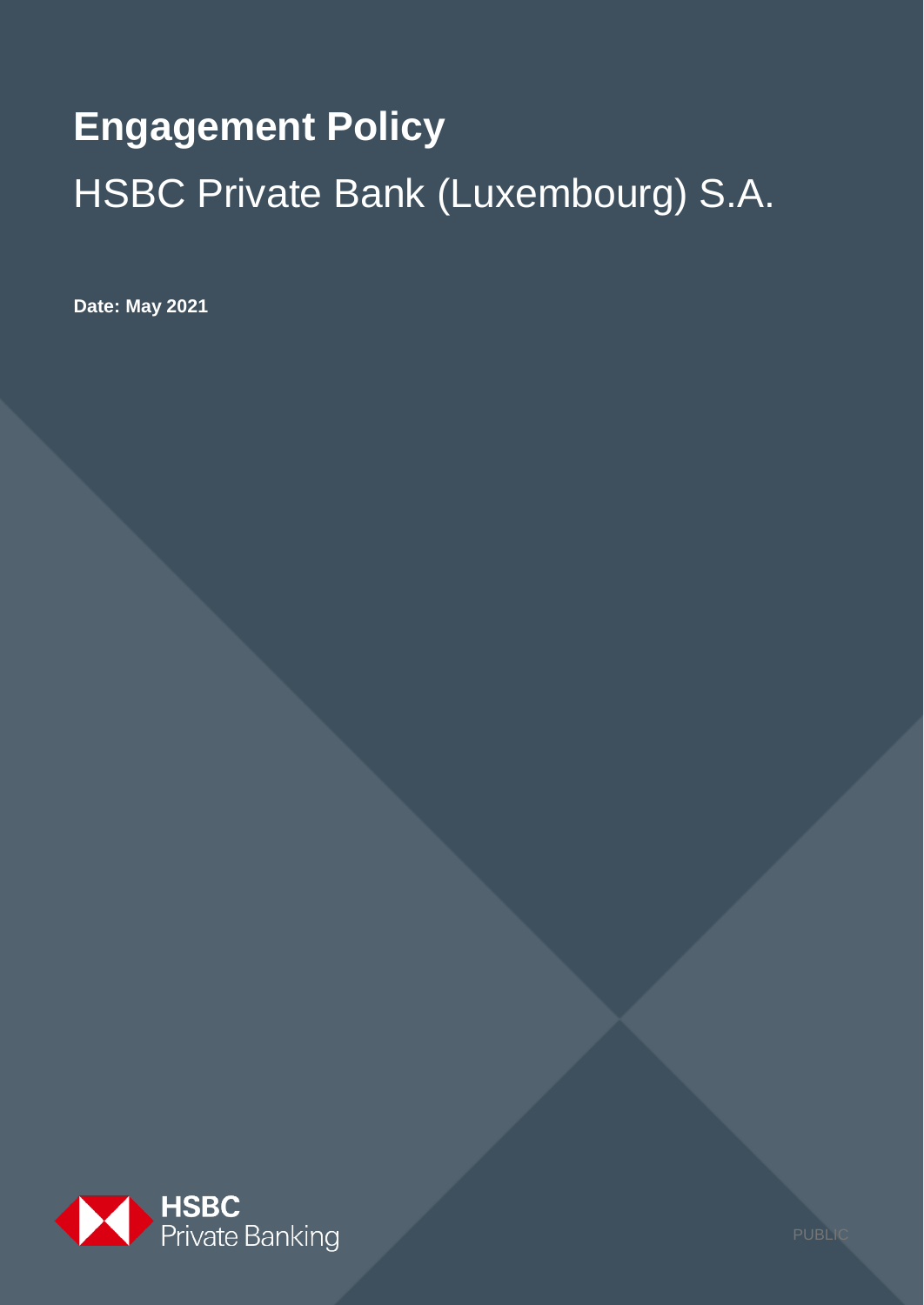# **Introduction**

The terms 'we' and 'our' in this engagement policy refer to HSBC Private Bank (Luxembourg) S.A. ("PBLU").

This policy describes our approach to shareholder engagement where we invest for our clients as part of our discretionary management services directly in shares of companies with a registered office in an EU member state and whose shares are admitted to trading on an EU regulated market ('traded shares of EU companies').

We delegate the investment management of your discretionary portfolio to carefully selected HSBC group and third party asset managers. In these cases, the investment decision-making, monitoring and engagement activity for traded shares of EU companies is undertaken by such asset managers on our behalf for the purposes of managing your investments.

Where we invest in a fund as part of our Discretionary service, the degree of engagement with investee companies and the policy on voting will be a function of the type of fund, the fund manager and their engagement policy.

# **Engagement and your investments managed by us**

We recognise a responsibility for the stewardship oversight and engagement with those companies and issuers whose securities we manage for our clients as an integral part of our investment process. We therefore carefully monitor and engage with companies held in your discretionary portfolio both before and during the period of our investment in these companies.

For example, we believe that environmental, social and governance (ESG) factors can impact the sustainability of companies' financial returns. We therefore integrate ESG into our investment selection process by considering these factors in conjunction with others which can impact returns.

Engagement with investee companies and other issuers is therefore an important element in both our ESG integration and our stewardship oversight. We engage with investee companies and other issuers to understand them better, to monitor our clients' investments, and to encourage companies to be proactive and transparent in the management of ESG issues and other relevant factors

#### **How we monitor and engage with investee companies and issuers**

We meet the management of companies regularly as part of our investment process. These meetings are a key element in our stewardship oversight of the companies' securities which are held in your discretionary portfolio and managed by us. We challenge management on their delivery of corporate strategy, financial and non-financial performance or risk, allocation of capital and management of environmental, social and governance issues.

We also engage with companies and issuers to understand the corporate governance arrangements they have in place and their effectiveness. We encourage companies and other issuers to establish and maintain high levels of transparency, particularly in their management of ESG issues and risks. We therefore seek to raise ESG or other concerns with companies and other issuers where we believe that to be in the interest of investors, identifying company specific or systemic risks.